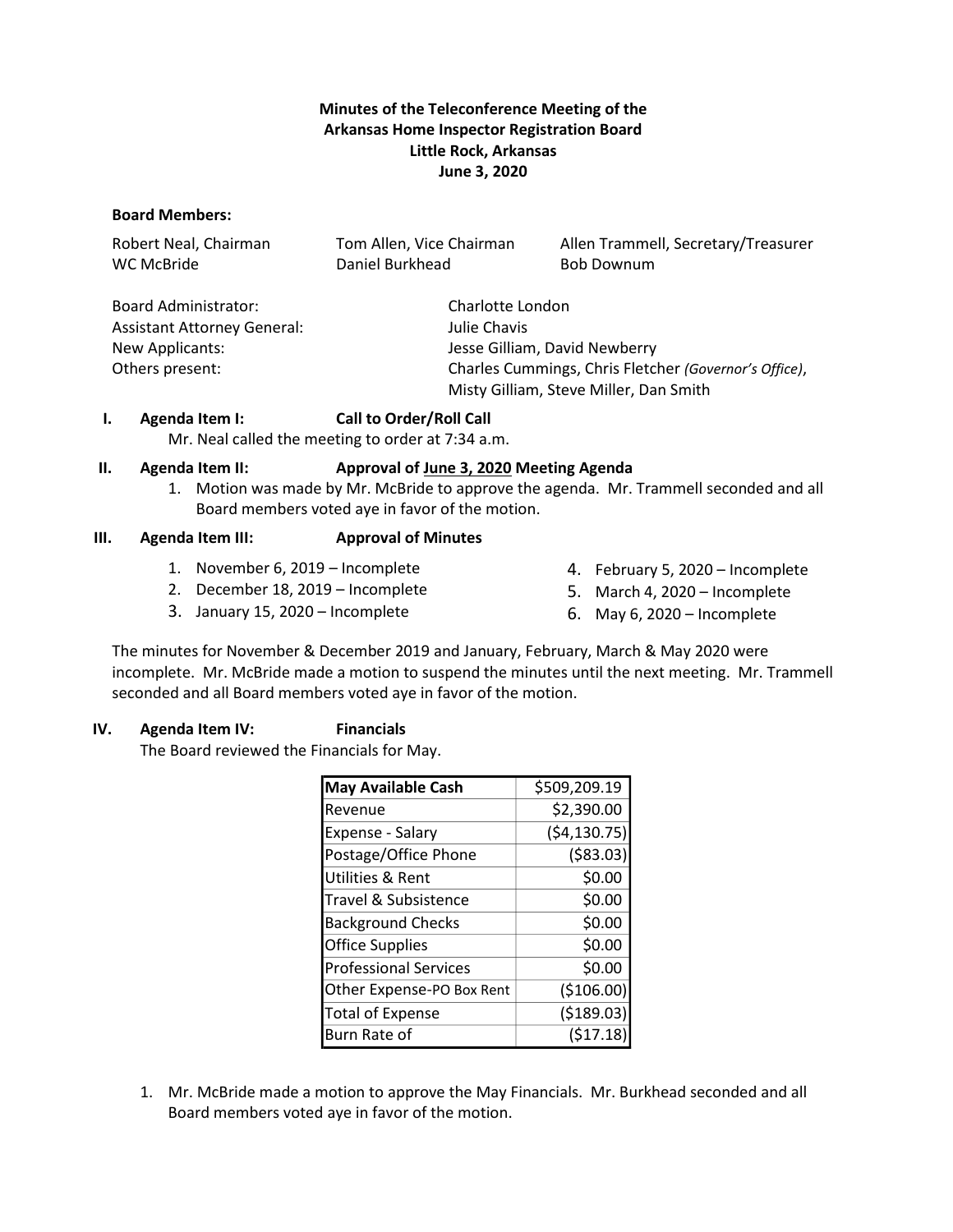# **V. Agenda Item V: Status of Complaints**

# **A. OLD COMPLAINTS**

- 1. **Robert Neal (AHIRB) vs Justin Hall**-Not registered as a HI in Arkansas *Complaint Filed March 2018. Notification sent by Certified Mail on 3/26/2018*. *It was signed for and accepted on April 12, 2018. No response to complaint as of January 13, 2020*. *Summary completed 11/22/2019. Ms. Chavis said she will schedule a hearing when it is safe to do so.*
- 2. **James Eccles, Trustee vs Lowell Coomer, HI-1003 & Jeremy Coomer, HI-1967** *Complaint Filed September 2019. Notification to HI sent by Certified Mail on 10/22/2019. Response received from home inspector on 11/01/2019.* Additional information requested by Investigator has not been *received. Ms. Chavis said she will send an email to Mr. Eccles to request the additional information.*
- 3. **202001-01** *Complaint Filed January 2020. Notification sent by Certified Mail on 2/10/2020*. *As of 2/26/2020, the Home Inspector's attorney has requested a 10-day extension to prepare his response. Ms. Chavis approved the request for the extension. A response from the attorney was received 3/6/2020. Summary received from Investigator on 5/8/2020. Ms. Chavis said she will send a Consent Agreement to the home inspector detailing the conflict of interest due to being a licensed home inspector married to a licensed realtor.*
- 4. **202001-02** *Complaint Filed January 2020. Notification sent by Certified Mail on 2/14/2020*. *The home inspector has responded and the complaint has been turned over to the Complaint Investigator. Summary completed 3/2/2020. Ms. Chavis said the Complaint Investigator recommended dismissal of the complaint. Mr. Neal made a motion to dismiss the complaint. Mr. Allen seconded and all Board members voted aye to approve the motion. The Complainant has requested an appeal of the decision and wants to meet with the Board when physical meetings resume. Ms. Chavis said she will schedule a hearing when it is safe to do so.*
- 5. **202002-03** *Complaint Filed February 2020. Notification sent by Certified Mail on 3/10/2020*. *Response from HI received 3/26/2020. Summary received from Investigator on 3/30/2020. The Complaint Investigator recommended dismissal of the complaint.*
- 6. **202003-04** *Complaint Filed March 2020. Notification to HI sent by Certified Mail 4/3/2020. Response from HI received 4/7/2020. Summary received from Investigator 4/14/2020. The summary was amended on 5/15/2020. The Complaint Investigator recommended a Consent Agreement and a \$350.00 fine against the home inspector. Ms. Chavis said she will prepare the Consent Agreement. The home inspector has requested a discussion with the Board about the findings. Ms. Chavis said she will schedule a hearing with the home inspector when in-person meetings resume.*
- 7. **202004-05** *Complaint Filed April 2020. Notification to HI sent by Certified Mail 4/3/2020. Response from HI received 4/21/2020. Summary received from Investigator on 5/15/2020.*

## **B. NEW COMPLAINTS**

1. **202005-06** - *Complaint Filed May 2020. Notification to HI sent by Certified Mail 5/15/2020. Certified letter was received by recipient on 5/22/2020.*

## **VI. Agenda Item VI: Review of New Applicants**

The Board reviewed six (6) new applicants.

- 1. Jesse Gilliam
- 2. Levi Halbrook
- 3. Ryan McGuffin
- 4. David Newberry
- 5. Joel Rodriguez
- *6.* Michael Perkins *(Request for reconsideration)*

**Applicant #1 -** Mr. McBride made a motion to approve the application of Mr. Gilliam. Mr. Downum seconded and all Board members voted aye in favor of approving the applicant for licensing.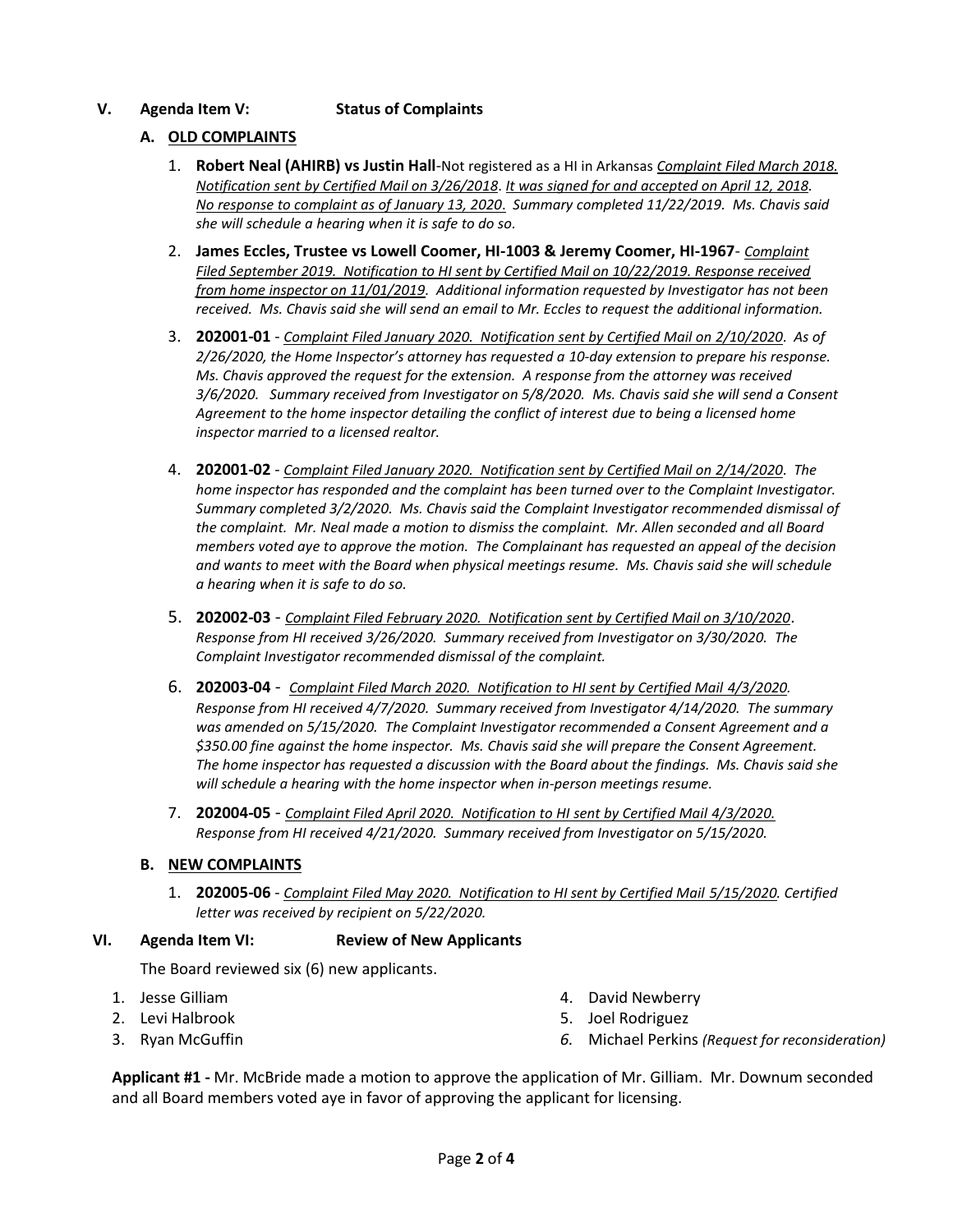**Applicant #2 -** Mr. McBride made a motion to approve the application of Mr. Halbrook. Mr. Downum seconded and all Board members voted aye in favor of approving the applicant for licensing.

**Applicant #3 -** Mr. McBride made a motion to approve the application of Mr. McGuffin. Mr. Downum seconded and all Board members voted aye in favor of approving the applicant for licensing.

**Applicant #4 -** Mr. McBride made a motion to approve the application of Mr. Newberry and Mr. Downum seconded and all Board members voted aye in favor of approving the applicant for licensing.

**Applicant #5 -** Mr. McBride made a motion to approve the application of Mr. Rodriguez contingent upon getting the name of his insurance agent. Mr. Trammell seconded and all Board members voted aye in favor of approving the applicant for licensing.

**Applicant #6 -** Mr. McBride made a motion to deny approval of the application of Mr. Perkins. Mr. McBride said the 80-hour pre-registration training that the applicant submitted was all online hours and not classroom as the Board requires. Mr. Downum seconded and all Board members voted aye in favor of the motion to deny a license for the applicant.

# **VII. Agenda Item VII: Continuing Education/Pre-Registration Courses**

# **CONTINUING EDUCATION**

- 1. **ABC Home Inspection Institute** Four (4) CE Courses 14 Total Hours
	- a. Report Writing & Defect Recognition Inspection 4 Hrs. b. Crawlspaces & Attic Encapsulation Inspection 2 Hrs. c. How to Perform a Garage Inspection 2 Hrs. d. Advanced Residential Roof Inspection 6 Hrs.

Mr. McBride made a motion to approve all four CE courses from ABC. Mr. Trammell seconded and all Board members voted aye to approve the motion.

## 2. **American Home Inspectors Training (AHIT)** – Twelve (12) CE Courses

| а. | Advanced Electrical – Understanding Arc Faults and New Protection Regulations | 2 Hrs           |
|----|-------------------------------------------------------------------------------|-----------------|
| b. | Air Conditioners, Heat Pumps, Furnaces and Air Handlers                       | 2 Hrs           |
| c. | Atoms, Conductors, Insulators and Flow                                        | $1$ Hr          |
| d. | <b>Circuits and Wires</b>                                                     | 1 Hr            |
| e. | <b>Electricity Distribution</b>                                               | 1 Hr            |
| f. | <b>Expansive Soils and Their Effects</b>                                      | 4 Hrs           |
| g. | <b>Geothermal Energy</b>                                                      | 1 Hr            |
| h. | <b>New Construction</b>                                                       | 16 Hrs          |
|    | <b>Report Writing for Risk Reduction</b>                                      | 8 Hrs           |
| Ι. | Solar Energy for Electricity and Heating                                      | 2 Hrs           |
| k. | Solid Fuel Burning Appliances                                                 | 2 Hrs           |
|    | Voltage, Current and Resistance                                               | 1 <sub>hr</sub> |

Mr. McBride made a motion to approve all twelve (12) CE courses from AHIT. Mr. Trammell seconded and all Board members voted aye to approve the motion.

## 3. **InterNACHI** - CE Course

a. COVID-19 Safety Guidelines for Home Inspectors 5 Hrs.

Mr. McBride made a motion to approve the CE course with further discussion. Mr. Trammell seconded. Mr. Neal said the COVID-19 course was not within the guidelines of the Standards of Practice. All Board members voted nay to deny approval of the course.